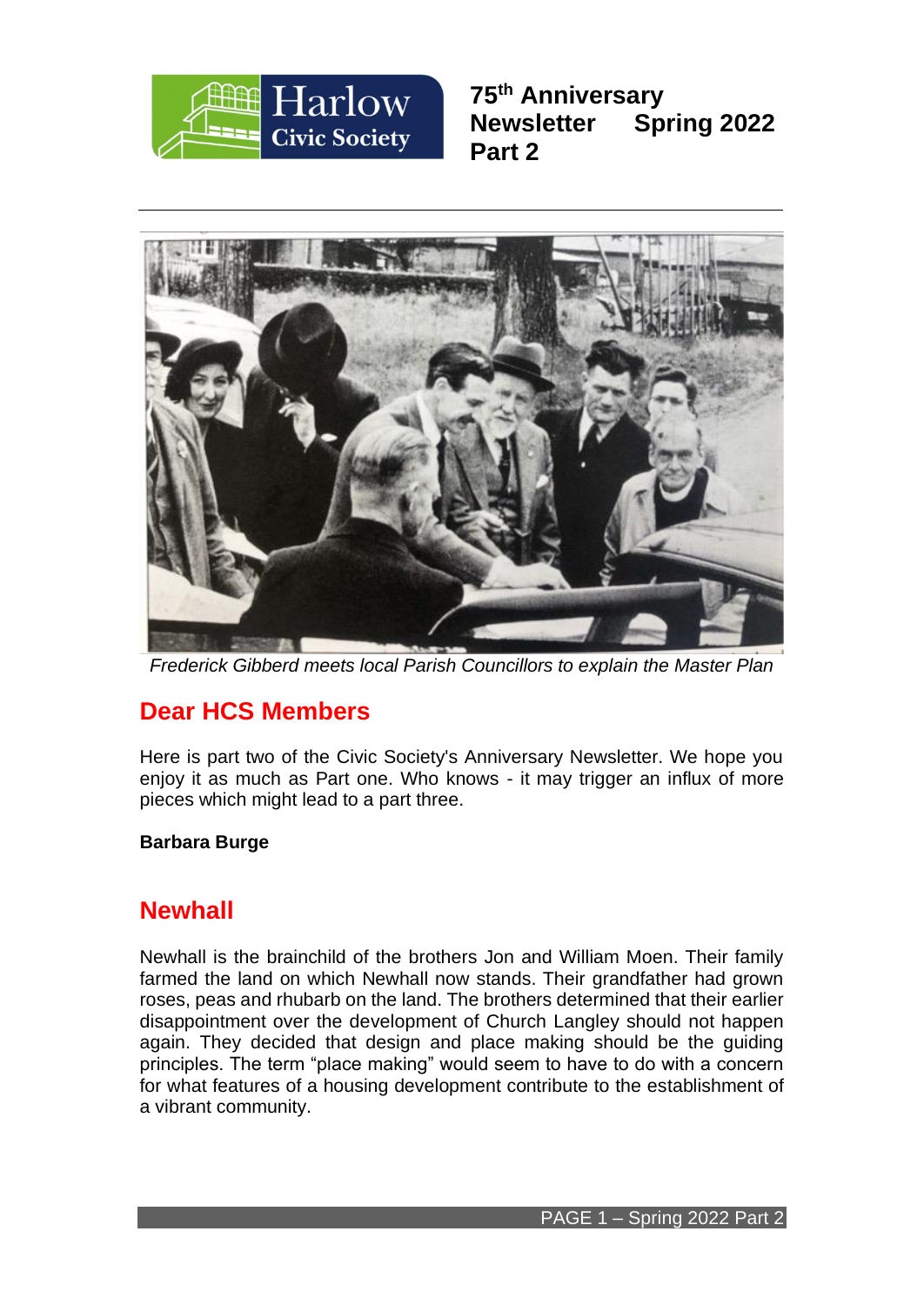"We have a responsibility to this place. Our family has lived here, our roots are here. So, it was important for us to create a community that would be recognised for its quality of design and quality of life" William Moen has said.

In line with their principles, Newhall Projects, the company the brothers set up, sold the farmland in parcels to developers accompanied by strict guidelines. They invited developer and architect partnerships to submit designs for each parcel. The developers had to work closely with the architects, something the brothers had observed had not tended to happen during their earlier venture into development. Every house would be within sixty-five yards of a open green space, which occupies forty per cent of the 280 acre site. The result was an intriguing mixture of architectural styles in a pleasurably garden-like setting. When complete, Newhall will have 2,500 homes of which over half have now been built. There are already two thriving coffee shops and a mini supermarket. There are also plans for a community centre, which Newhall residents will run eventually.

Newhall has continued the town's tradition by commissioning works from contemporary artists and placing them in the development's communal areas. In conjunction with the Harlow Art Trust. Newhall ran a competition to create a work in memory of Lady Pat Gibberd, a dedicated patron of the arts, whose husband Sir Frederick master-planned Harlow.



William Moen says: "Lady Gibberd thought that good art should be made available to everybody, especially in situations where they would be exposed to it and inspired by it during their everyday lives. Her ethos of bringing art to the people of Harlow is very much in line with our thinking at Newhall." The winning sculpture was by Ekkehard Altenberger.

The abstract work, made from Norwegian Larvekite granite, is called *Sophrosyne* - a Greek philosophical term which means prudence and moderation.

### **Robin McCartney**

# **Driving to Harlow**

Between 1990 and 1992 I drove 52.6 miles on a daily round trip to teach in Stewards School in Harlow. That's 29,982 miles and every one was worth it. Living in London I was used to the difference of wealth and poverty which is the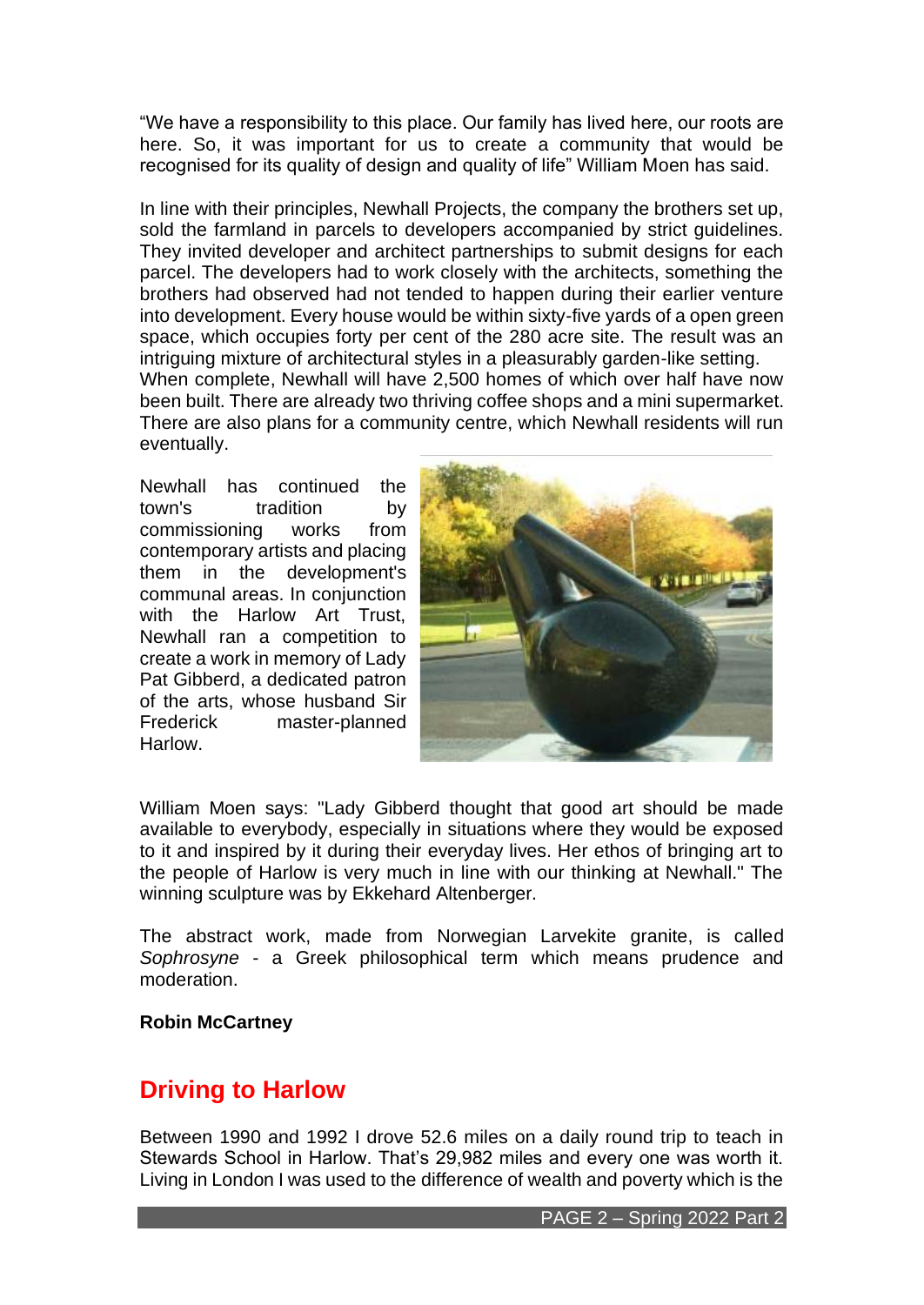disfiguring outcome of the English class system. It was now refreshing and inspiring to work in a town which was purpose built to leave all that behind and to start with ideas of all citizens being equal - and have space to flourish as individuals and communities.

I only met parents when discussing their children's progress – but I was struck by the optimism and resolution they had, together with all of the staff, to make the best of the resources available – and in a co-operative ethos across the town itself. I have seen many schools and communities across England since then – but Harlow remains for me the best and most admirable example of a place to live in and be proud to call home.

### **Katie Barratt**

# **Harlow Jottings**

#### **The House**

We moved to a new terraced house in Harefield, Harlow New Town (pram town) in October 1954.The area was still a building site, and if a man had a job working on the buildings he could choose a house as they were being built. So Dad got a job as an electrician and chose no 18.

The houses had lovely red doorsteps that were polished with Cardinal floor polish, brown polished marley tiles downstairs (some contained asbestos!) with bare gardens separated by chain link fencing so you could see right up the row of back gardens. There was a big larder and each house was even complete with a New World gas cooker.

The houses had open coal fires (no central heating then) with the coal being shot straight into the understair cupboard. There were slats at the front to hold the coal in and you had to shovel it out at the bottom. The understair cupboard in my house in The Downs still has a smell of coal dust. That year,1954, there was a very bad winter so what with the coal dust and the mud from



outside there was a lot of cleaning to be done. *Harefield*

Every house had a baby in it. My sister had just been born in January 1954 just before we moved and to get to the shops – either at Burgoyne Hatch or at The Stow, mum had to struggle through the mud pushing the big -wheeled pram. Every estate in the New Town was designed with a 'Hatch 'of shops, a new pub, a church and a common room, with a children's playground with swings nearby, all surrounded by trees and some green space.

As the area developed at Burgoyne Hatch we got a butchers, a greengrocers, a grocers, a newsagents, a hairdressers,The Purple Emperor pub and a locally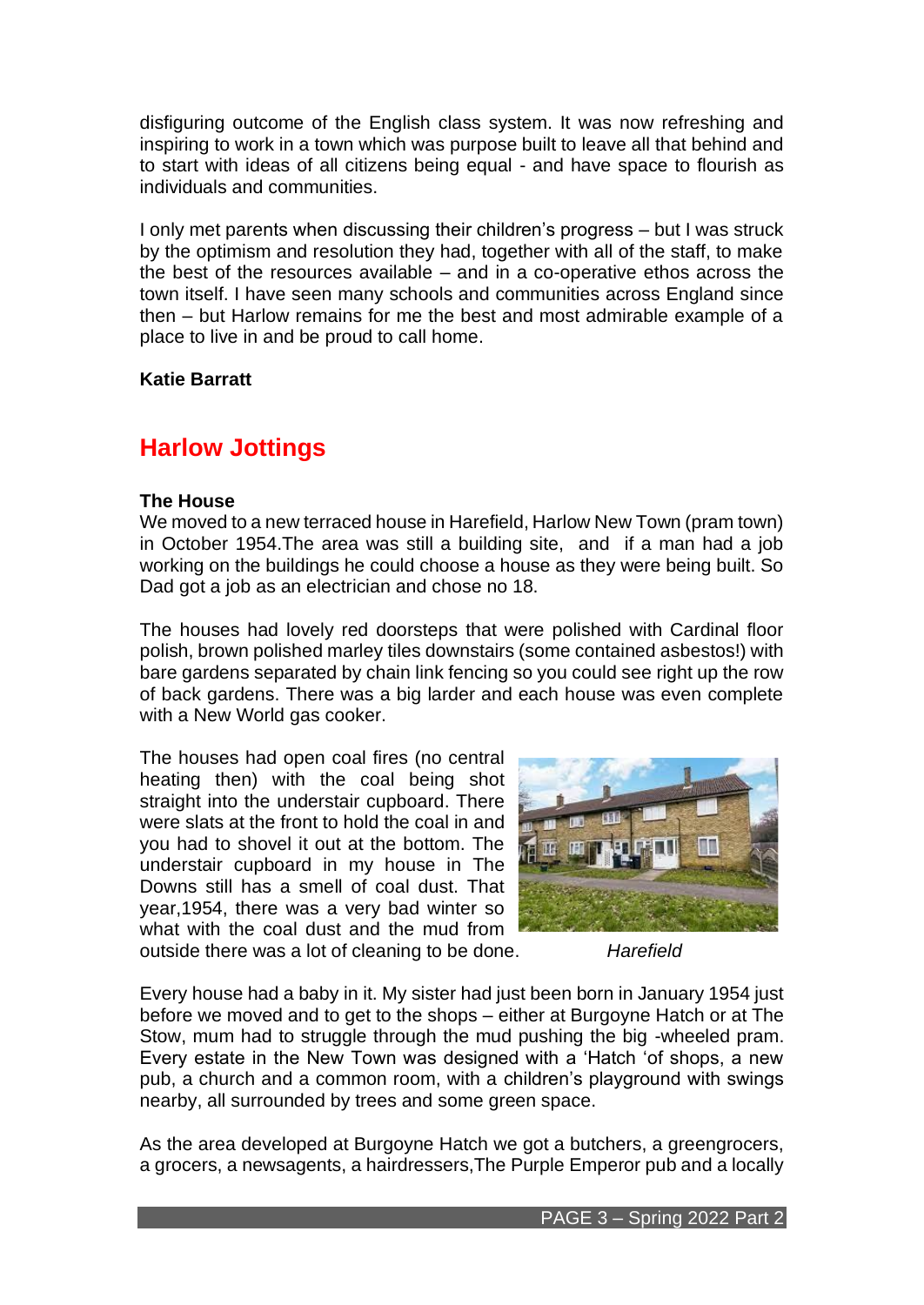famous fish and chip shop.On Saturdays the queue for fish and chips went right down to our house in Harefield. The butchers closed down when the butcher cut his stomach open !

# **The Stow**

The Stow was the first of the bigger shopping areas in the New Town to be finished and you could buy everything there.



*The Stow in 1956*

With a road running through it was always busy with lots of new shops:

- a Co-op new-fangled 'help yourself' store with the nice round window by the till and tins stacked up in a pyramid. Later, a Co-Op bakery roundsman came round the houses with a tray of bread and cakes. You had to give your 'divi' number – ours was 096764. We could only have Marie biscuits and hardly ever got cakes from the tray, as my Grandad worked for the Co Op bakery in Enfield and he would always bring cream cakes over on a Saturday.
- a Home and Colonial grocers that had a delivery boy on a black bike.
- 2 Bakers Pearces and Dorringtons,
- 2 greengrocers,
- 2 butchers, where you could buy proper cuts of meat
- Frances Henry's a general shop that sold everything,
- A hardware shop selling car spares and bits for your bike
- a proper post office,
- a library
- a bank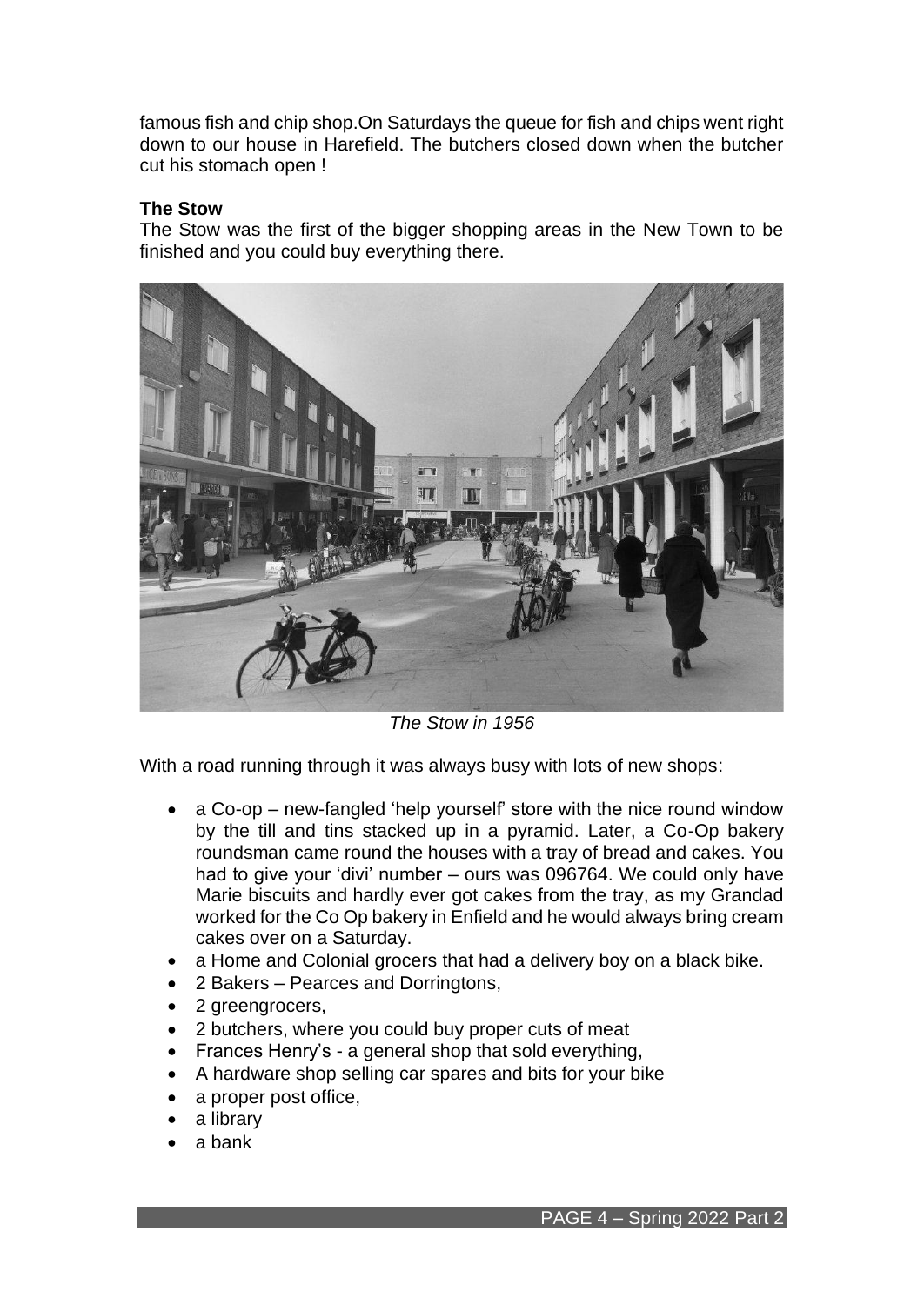- 2 newsagents– one was Harrisons selling sweets from lots of jars. My favourite was rhubarb and custard and tubes of Spangles boiled sweets.
- a wet fish shop,
- a carpet shop
- 2 hairdressers,
- A laundrette
- Shoe shop was it Batas?
- Escotts furniture and electrical shop where you could 'pay in' weekly to their savings club as there was no such thing as a credit card then. Mum saw a 'cottage style' 3 piece suite with modern wooden arms and we looked at it every time we went to the Co-Op and she eventually saved up enough to but it (and I'm still sitting on it).
- There was also a dress shop run by the mother of my then school friend Cheryl Cocklin (alias Cheryl St Claire who married Michael Barrymore). She was the only girl who could dance properly at our birthday parties!

Every bank holiday on the field behind Moot House at the Stow a big fair turned up with caged animals and swing boats. There was always something going on at Moot House – Fetes, country dance festivals, the model railway club, jumble sales and even a rolling skating marathon.The Queen visited several times.

The Harlequin social club was above Dorringtons the bakers. This was fitted out with up-to-date 50s and 60s décor. Regular dances were held there and also at Moot Hall across the road.

On the corner (where Aldi is now) there was Kennings petrol station with a garage for car repairs behind. When I was sent there for gaskets for Dad's motor bike they always seemed to give me the wrong bit and I'd have to do back again!

St Andrews Hall in the Stow was a new Methodist church, a lovely light and airy building which was useful to the whole community. With very good acoustics, a smaller hall with kitchen and several other rooms it was and still is used for music exams and rehearsals, concerts and even for the popular Harlow Classical Music festival. With classes of different standards. Certificates and prizes were given to the winners.



# **St Andrew's Methodist Church**

# $1954 - 2019$ **Celebrating 65 Years**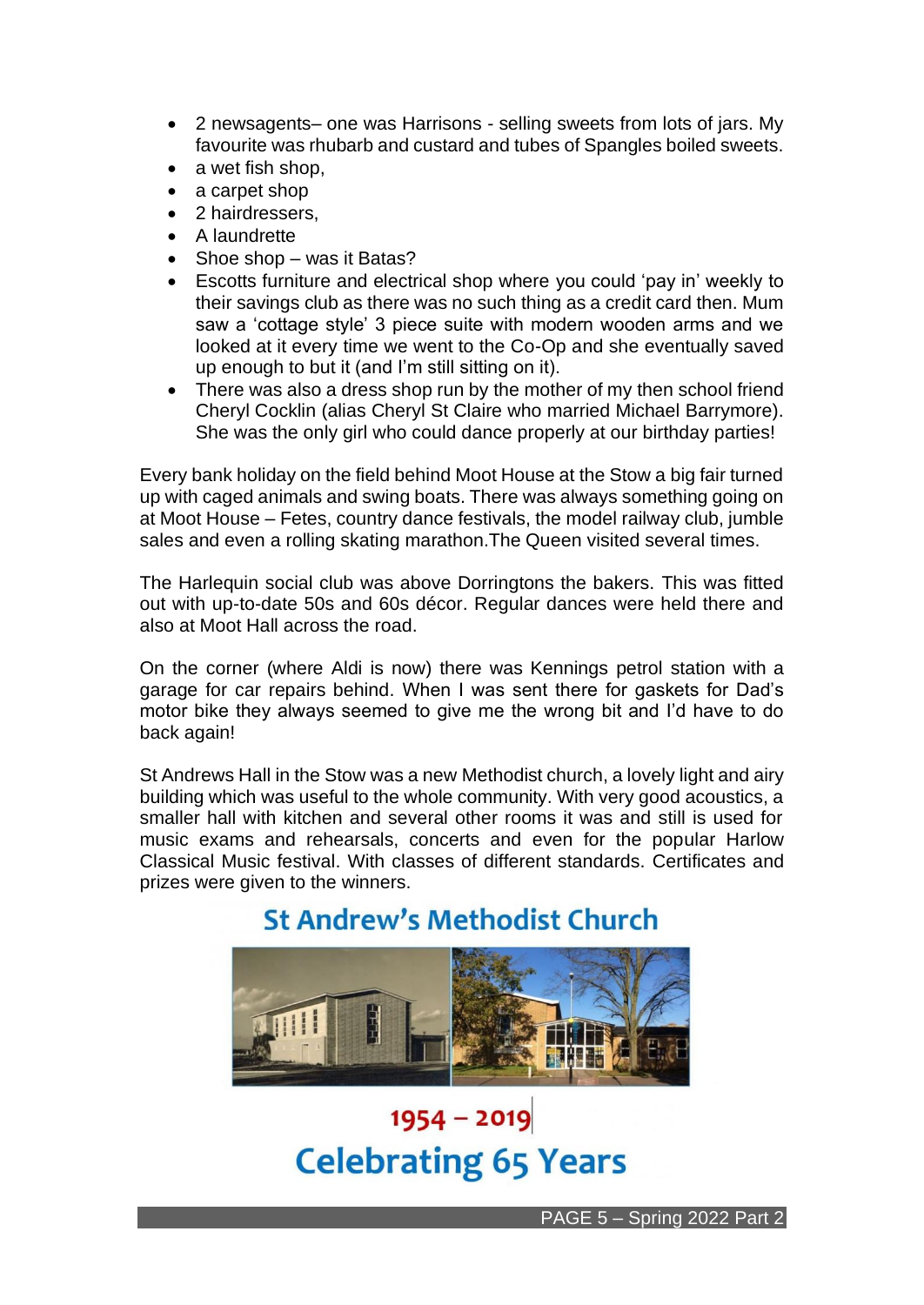A regular Sunday afternoon 'thing' was to go for a family walk to see how people had done up their fronts and what net curtains they had up.

Round the corner from our house is The Quarry, which was done up with children's swings, climbing frames, a zip wire and best of all the long sloping path down - good for roller skating. Surrounding the Quarry are the 'Banana block' flats and the high rise Pennymead Tower.

### **Doctors**

At first our Doctors' surgery was in a house in Long Ley. The waiting room was downstairs and the examination room was upstairs. When Sydenham House opened in 1955 we had Dr Sharnegeil – a medic who my Grandad had served with during his time in France during the 2nd world war. At the new surgery there were rows of oval backed wooden chairs, some with arms and a big polished table - Ercol Blond furniture and also a miniature version for the children. The Doctor would give each child a bon bon boiled sweet for being good.

### **Work**

Once the houses were built Dad went to work in factories at the Pinnacles, cycling there and back with hundreds of men as there was a lot of new industry starting up.

Mum didn't go out to work but she did 'homework' A lady up the road was an agent for a toy firm and lots of the ladies in Harefield painted toy soldiers to earn a bit. Dad moved the coal out to a coal bunker in the garden and built lots of shelves in the understair cupboard for the trays of drying enamel painted guardsmen.

### **School**

Our local school was The Spinney but as it wasn't built when I started school we had to traipse right down to Mark Hall Mansion, the old house near to St Mary at Latton church.

#### **Brays Grove**

The secondary schools were part of the new 'comprehensive' school system but some headmasters wanted to keep up the traditions of the grammar schools, so Mr Bottoms , head of Brays Grove ,still strolled round the school in his gown and mortar board.

I started going to Brays Grove school (demolished in 2008) on the bus, complete with school beret – that didn't last long though. It was quicker to walk to school or go by bike down the lanes past Puffers Green clocktower.



All the Harlow schools were well -designed –

and Brays Grove had a lovely Hall, sunken down with a gallery around for doing plays in the round, a large stage with a huge area behind for props etc. And behind that there was a swimming pool and changing rooms. Our form room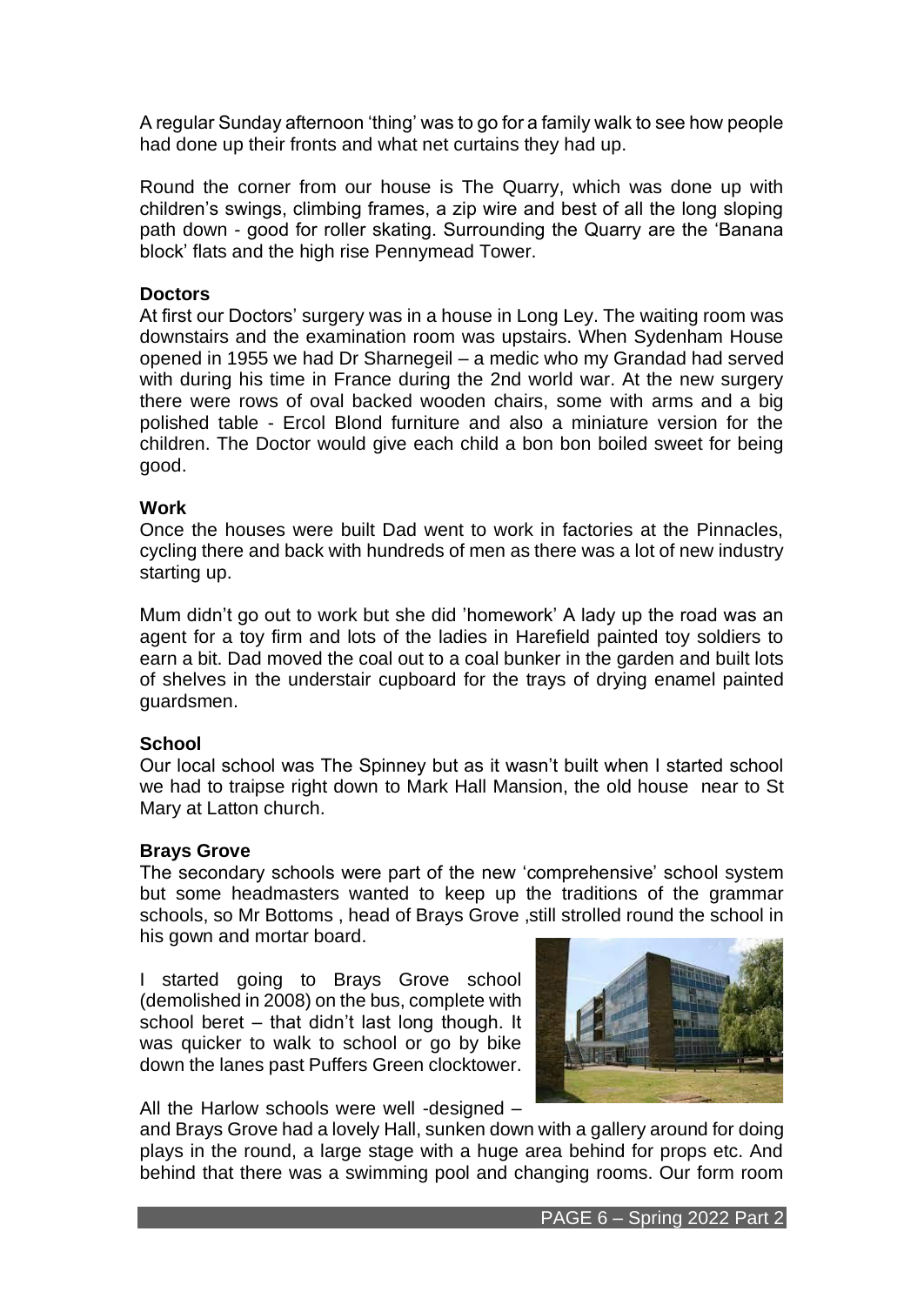one year was in the technical drawing office, which smelled lovely of polish – girls weren't allowed to do technical drawing though!

# **Mark Hall**

Had 2 classroom blocks and 2 halls with a nice long corridor between them. The entrance hall was very modern looking with lots of glass with an open staircase up to the staff room. The big hall was a venue for concerts with a large balcony for the audience and also a big stage.

# **The Spinney.**

We were always lining up to go into the hall for assembly, choir or hymn singing with Mr Rand, who played clarinet and told us about a new Saturday morning music school starting up at Latton Bush. So off we went to Cambridge to buy a clarinet for me and a couple of years later a flute for my sister.

# **Saturday morning music schools**

We walked to Latton Bush every Saturday to one of the 6 brilliant music schools. There were a lot of very good young music teachers straight out of the London colleges including John Stevens and Ray Bamber. Hundreds of children learned music and there were orchestras, bands, recorder groups. A lot of children went on to make a career in music. From that era at least 6 of us went off to study music as a career and many of others who are still playing now.

# **The High**

There was a cramped fabric shop in Little Walk - Tanners -which had a sky light and a lovely smell. It was stacked up with bolts of all kinds of material for furnishings and ladies' clothes, which were home-made then. Mum taught us to sew our own clothes on her big Singer machine and there was always somebody on the floor cutting out something. I made a lovely bright orange mini dress with a mandarin collar to wear to a civic reception in the telephone exchange building (next to Sainsburys) with my long black kinky boots. The height of sophistication was when a shop selling 'coffee beans' opened in Little Walk.



# **Things to do**

• Regal Cinema – the first post-World War 2 cinema built in England. Designed by F Gibberd, to be either a temporary cinema or a factory unit in Templefields Industrial estate. Opened August 1952, closed in 1960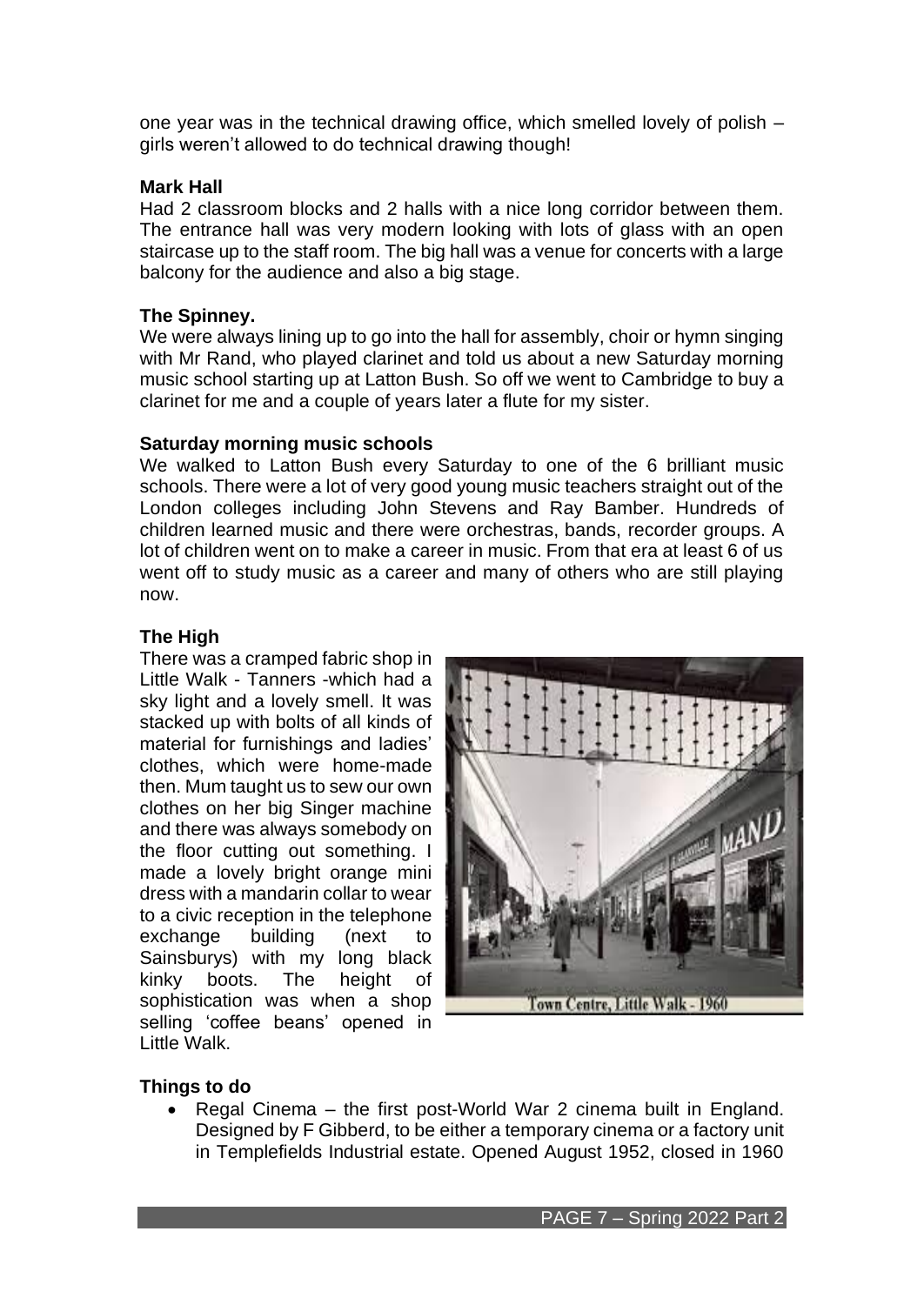when the new Odeon opened. The Regal was then converted into a factory – Regal works, and is now offices – Regal House.

- A Bowling alley in The High 1961- 1973
- Swimming pool on 1st Avenue 1961
- Sports Centre. There was an athletics stadium and cricket pavilion. We could go to the Sports centre in the games lesson at Mark Hall. So, we'd spend nearly all afternoon walking to the centre and then about 30 mins doing archery – the least energetic sport going!
- Ski slope. Down behind Sainsburys where there is now housing
- Town Square in the Summer for an outdoor show. There was an art shop then upstairs in the Rows.
- Stone Cross Hall, The High, opened in 1956 was renamed the Birdcage 1966.We loved going there to 'dances'. Not real dancing just bouncing around our handbags in our miniskirts with backcombed hair and nude pan lipstick.
- Playhouse 1971
- Snooker hall above library 1979
- Harlow Youth orchestra, Harlow Symphony Orchestra founded as an evening class at the Harlow Technical College, Harlow Operatic Society, Harlow Brass band all started in 1960s
- Harlow Art society began as an evening class and put on regular art exhibitions and took over market.
- By 1980 there were at least 80 cultural societies.
- 5 youth clubs
- A Town show took place every year in the Town Park with cattle and horse judging, a vegetable show and competition plus flower and produce competitions.

#### **Jeanne Mann**

# **The Alberni Plaque**

Members probably know about HCS's latest plaque which celebrates the foundation of the Alberni String Quartet in 1962. There will be a celebration concert at St John's Arc in Old Harlow on 8th July, where the plaque will be unveiled. We will let members know the details in due course.

### **Barbara Burge**

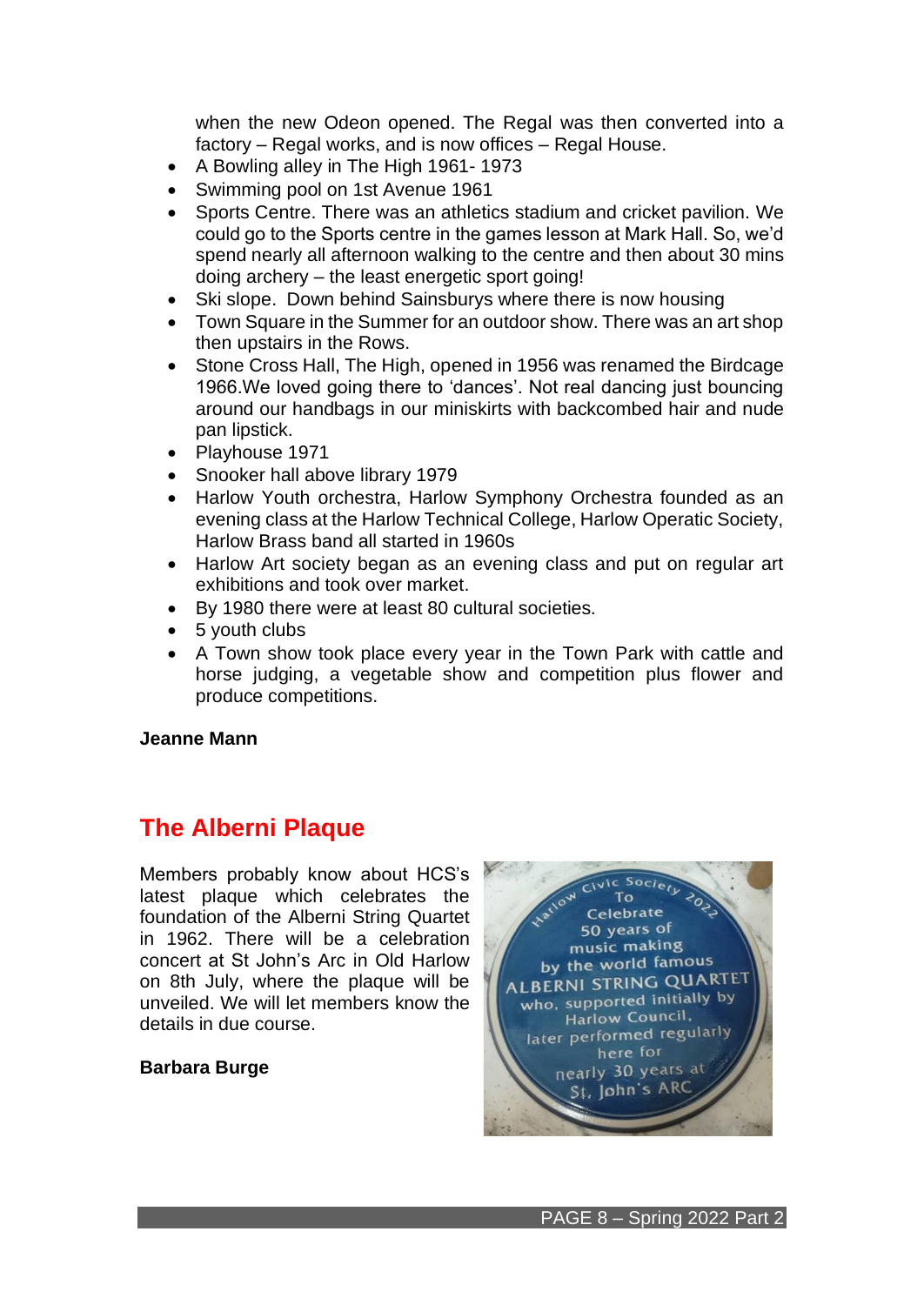# **Harlow Town Centre Masterplan**



In February the Council consulted on a Masterplan for the Town Centre, which has now been adopted as a Supplementary Planning Document (SPD) that will be used in the determination of planning applications.

We see an SPD as essential in ensuring the badly- needed regeneration of the Town Centre is done in a complete, planned and well-designed fashion.

Given the disparate ownership of the Town Centre there is a significant risk of piecemeal, inappropriate and poor-quality developments coming forward. We found the guidance in the master plan to be comprehensive and detailed, which we hope will significantly reduce the risk of poor developments in this key location. You can read the document [here.](https://www.harlow.gov.uk/planning-and-building-control/planning-policy/harlow-local-development-plan/supplementary-planning) The SPD was approved by the Council Cabinet on 24th March.

We supported the Vision and Objectives and particularly welcomed the retention of the ethos and overall composition of the Gibberd Masterplan and the spatial principles set out in the SPD.

We believe the sections on Opportunity Areas giving guidance for each part of the Town Centre are important in setting out the overall development framework and agreed that flexibility in meeting this guidance is needed. We have not however considered all the details of the guidance in this section and will comment further when specific schemes are proposed.

The key challenge we see is how to get a co-ordinated programme of developments across all areas in terms of design, timescales and consistency with the SPD, so that further deterioration of parts of the Town Centre is halted, while redevelopment takes place in other parts. As is recognised, we already see the contrast between the Water Gardens and Town Centre North, for example, and support the aim of ensuring that this does not get worse. We support the proposed delivery partnerships and forum set out in the SPD.

### **Tony Evans**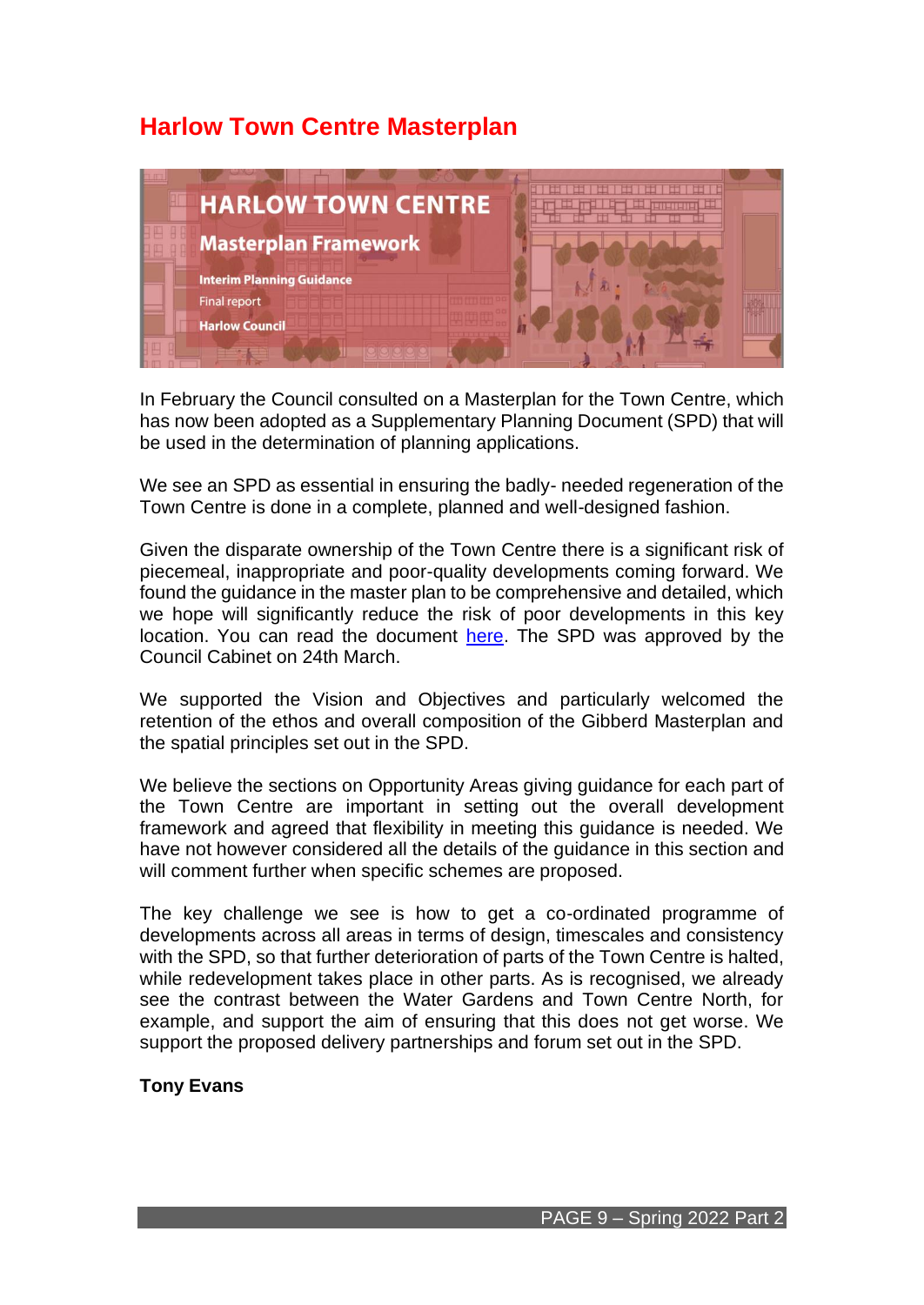# **On this Day – 25th March 1947**

What was Frederick Gibberd doing on the day the Harlow Master Plan was signed off?

In the file labelled Diary Notes etc 1946-1949 FG has written:

### *March '47 AM SIGNING THE MASTER PLAN FOR HARLOW*

*April 47* 

*Harlow. I shall complete the matter and finish the whole of my work by the end of May. Otherwise the job will drag on and become extended. Circulate a draft Master Plan before the end of the month. Then concentrate during the first part of May in detail such as central area.* 

*It is important to produce the following drawings.*

*A 6th rendered plan in black and white for reproduction. A sharp fully rendered clear drawing with black & mainly dark greys moving to white for roads. Worth printing on Whatman paper. Need not be the completed work but a* 

*finalised tracing. A first class feature of the town showing the central area from above – last 2 with Whifable (?)* 

treasy. Alle of deposes of the, toda fla I want when it clear to do

Transcribed by **Moira Jones**, archivist of the Gibberd papers and longstanding member of Harlow Civic Society Committee.

# **Midsummer Walk – Saturday 18th June**

Our next walk, led again by John Curry, will be on Saturday 18th June. The walk, of about 3 miles will start and finish at Harlow Museum, Muskham Road. Departing at 10.30am. All are welcome and there is no charge.

Our destination is Harlow Town Park via circuitous route that takes in some of the town's sculptures and historic buildings as well as the brilliant park, where refreshment can be taken.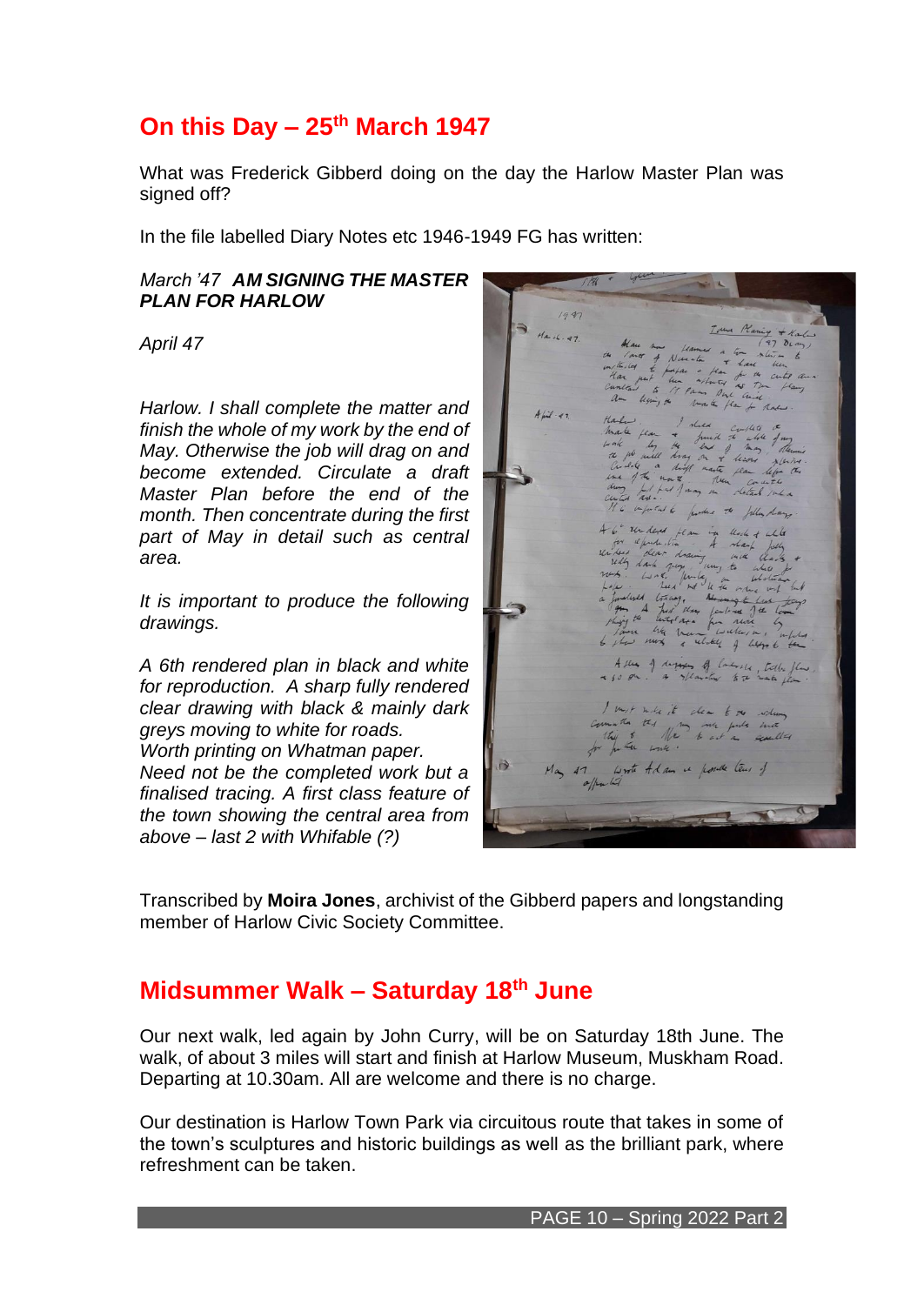On the return leg John Curry will be posing a question that has been puzzling him for some time; think Family Group locations!

We will return to the museum where, if we have enough energy left we can explore the delightful gardens and the excellent museum.

Car parking is available at the Museum. It is free but limited in capacity.

# **Time for Art – a reflection for the 75th year**

*Corrina Dunlea, together with Nick Bullions and Kelly Lean from the Council and a team of hard-working volunteers, engaged in the great Gibberd Gallery enterprise from the mid-twenties on. Here are Corrina's recollections of the glory years.*

It feels like a long, long time ago when I had the privilege of creating a strategy for what the Gibberd Gallery space could be, however it is not difficult to recall the outstanding moments. of which there were many. From my very large file of memories here is a brief review of my highlights.

### **All Alone Together – Nick Turvey**

Our First major show in 2014 was a bold, innovative and intergenerational project. It was a concept of 3 Bunkers, included fine art prints and a concealed interrogation room.

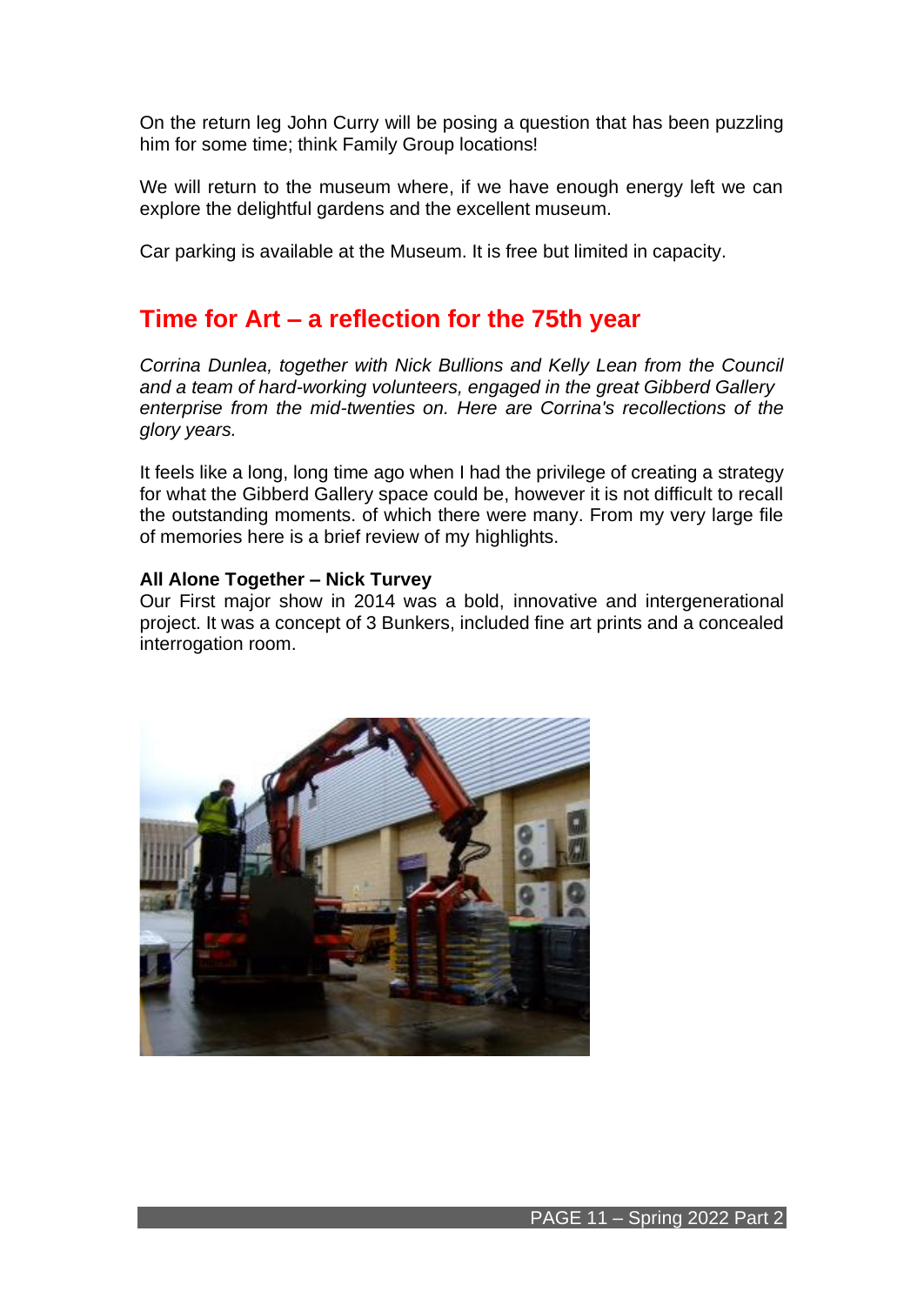The final result was a truly community inclusive exhibition, different and raising many eyebrows, and smiles, the space was closed off as a building site for 2 weeks. 4 tonnes of material were brought to the Civic. Freaking out the facility team daily. Local firms trained people in brick laying, plastering and painting, sponsorship came from Denne construction, Wicks, Parndon Wood. Artists and performance groups gave their time to animate the opening and run workshops and talks. The private view attracted over 250 people.

This was the renewal of Harlow Art Trust into the 21st Century.



# **The Lost Modernist – Michael O'Connell 2014**

Another enormous gathering of exhibits brought to us by a previous trustee's connections. These forgotten works, intricate textiles, photographs and ceramics by Michael O' Connell was an emotional body of work to curate and present, especially to his distanced family.



Since his home was The Chase at Perry Green, prior to the Moore's moving in next door, Mary Moore came over from Zurich to see it, after hearing about this from Jim Broadbent at a dinner party. Terrifyingly it was the day the baby's face in the family group had been crayoned with blue wax and I bounced around infront of it like a crazed woman to distract her.

**Peter Randall Page** and his team were so humble helping curate his show in 2016 and only got nervous when a piece of his carved stone got stuck in the tradesman lift – it weighed 1 Tonne. When eventually it was installed, the show took my breath away and many others too, his assistant said to me that Peter had enjoyed working with us in Harlow more than anywhere else.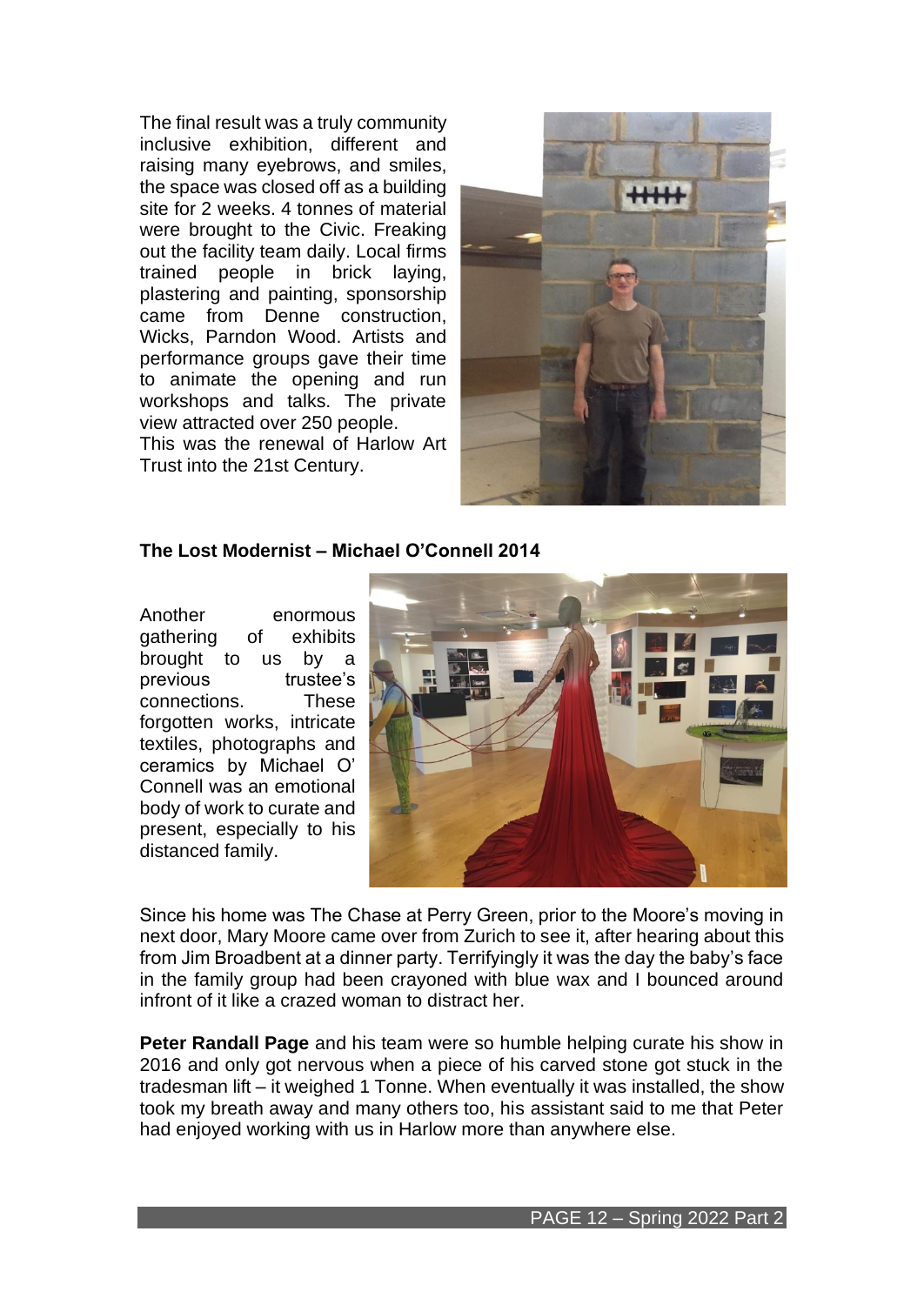**'Through Their Eyes'**, the first portraiture show and demonstrations in Harlow with work from Roval Portrait Society award winners.

**Light, Art, Action** with stunning models and films from The British **Theatre** designers, and local dance troupes performed weekly throughout this show.



Langlands & Bell **MODE (L)S OF THOUGHT** displayed a stunning precise showcase of architectural pieces of their unseen works from 1979 – 2014 with prints and neon.

There are so many images from past works that grace my hard drive and looking back all of them brightened my days. We wanted to use the gallery in more innovative ways and encourage local artists to showcase their work. So, I made space for 7 exhibitions a year, and so out of the 30 plus shows my highlights include:

**'Lest we forget'** a 100 hand woven, silk poppies, a commemorative installation by Joanne Dennis with an integral sound piece by Nicola Hutchison.

The **Jazz** as artists see it exhibition with energetic paintings, sculpture, programmes and a curated<br>saxophone loaned by John saxophone loaned by Graham.



All of the 5 **Harlow Opens**, winners of the Opens, Jackie Chakravarti, Graham Boyd, Anthony Cleyndert and a special collaboration of works by Angela Godfrey and Alan Burgess.